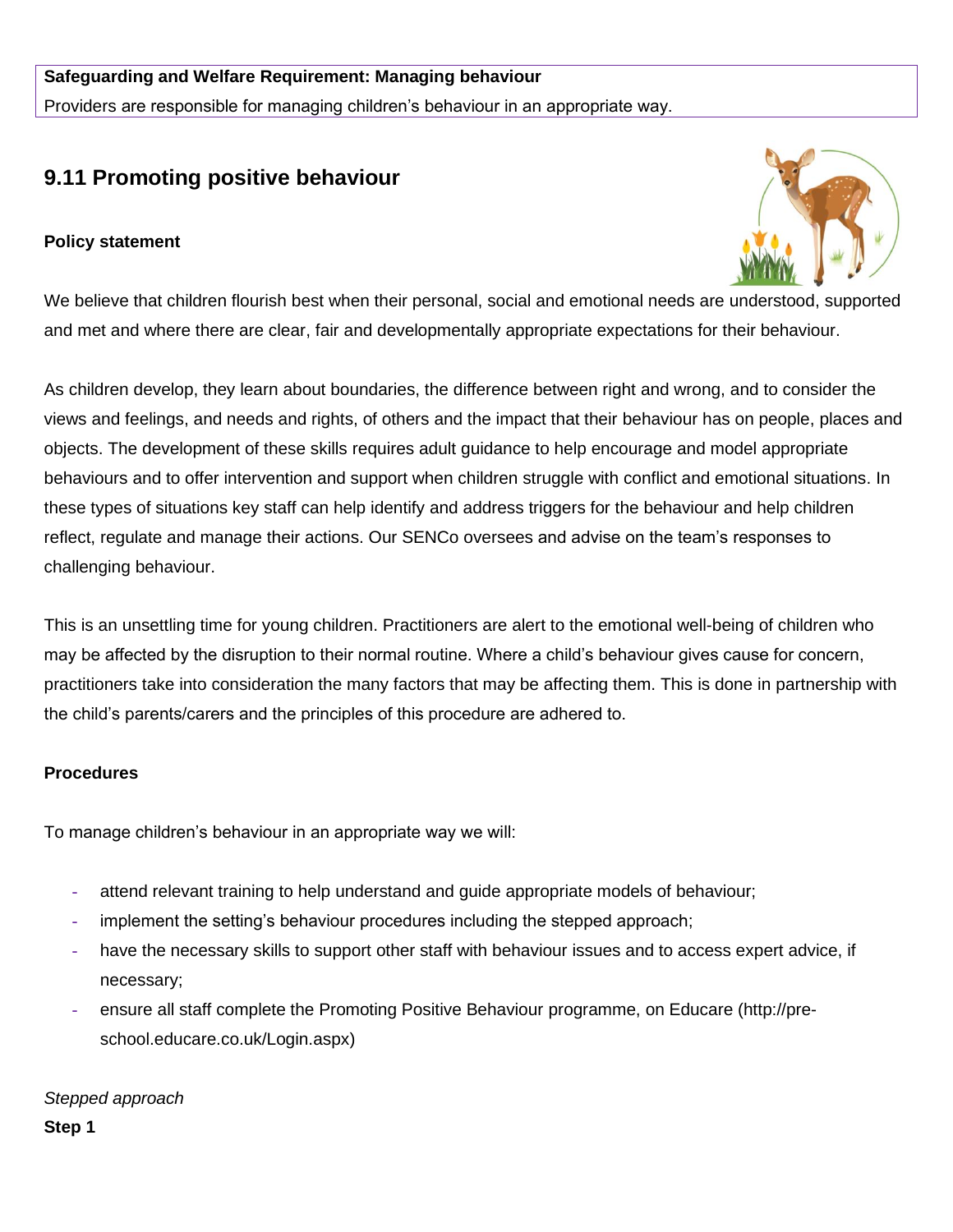- We will ensure that EYFS guidance relating to 'behaviour management' is incorporated into relevant policy and procedures;
- We will be knowledgeable with, and apply the setting's procedures on Promoting Positive Behaviour;
- We will undertake an annual audit of the provision to ensure the environment and practices supports healthy social and emotional development. Findings from the audit are considered by management and relevant adjustments applied. (A useful guide to assessing the well-being of children can be found at [www.kindengezin.be/img/sics-ziko-manual.pdf\)](http://www.kindengezin.be/img/sics-ziko-manual.pdf)
- **•** ensure that all staff are supported to address issues relating to behaviour including applying initial and focused intervention approaches (see below).

### **Step 2**

- We address unwanted behaviours using the agreed and consistently applied initial intervention approach. If the unwanted behaviour does not reoccur or cause concern, then normal monitoring will resume.
- **EXECT ADDET FOR THE CONCERT FOR THE CHILD FOR THE CHILD FOR THE CONCERT AND FIGUREY** Behaviours that result the Special Educational Needs Coordinator (SENCO) or/and manager. During the meeting, the key person will use their knowledge and assessments of the child to share any known influencing factors (new baby, additional needs, illness etc.) to place the behaviour into context. Appropriate adjustments to practice will be agreed and if successful normal monitoring resumed.
- **.** If the behaviour continues to reoccur and remains a concern, then the key person and SENCO should liaise with parents to discuss possible reasons for the behaviour and to agree next steps. If relevant and appropriate, the views of the child relating to their behaviour should be sought and considered to help identify a cause. If a cause for the behaviour is not known or only occurs whilst in the setting, then the SENCO will suggest using a focused intervention approach to identify a trigger for the behaviour.
- **.** If a trigger is identified, then the SENCO and key person will meet with the parents to plan support for the child through developing an action plan. If relevant, recommended actions for dealing with the behaviour at home should be agreed with the parent/s and incorporated into the plan. Other members of the staff team should be informed of the agreed actions in the action plan and help implement the actions. The plan should be monitored and reviewed regularly by the key person and SENCO until improvement is noticed.

All incidents and intervention relating to unwanted and challenging behaviour by children should be clearly and appropriately logged.

### **Step 3**

- If, despite applying the initial intervention and focused intervention approaches, the behaviour continues to occur and/or is of significant concern, then the behaviour coordinator and SENCO will invite the parents to a meeting to discuss external referral and next steps for supporting the child in the setting.
- **E** It may be agreed that the Common Assessment Framework (CAF) or Early Help process should begin, and that specialist help be sought for the child – this support may address either developmental or welfare needs. If the child's behaviour is part of a range of welfare concerns that also include a concern that the child may be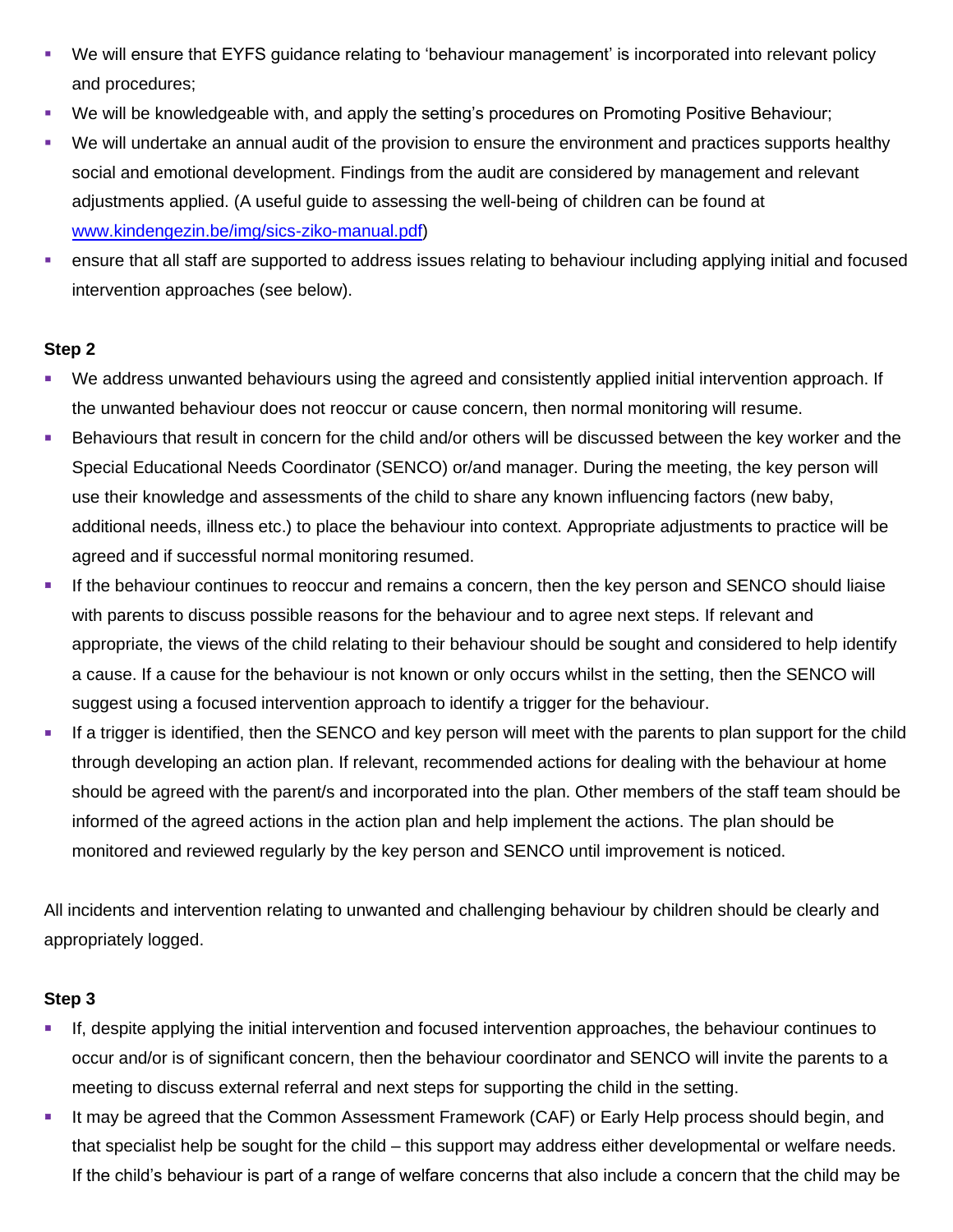suffering or likely to suffer significant harm, follow the Safeguarding and Children and Child Protection Policy (1.2). It may also be agreed that the child should be referred for an Education, Health and Care assessment. (See Supporting Children with SEN policy 9.2)

▪ Advice provided by external agencies should be incorporated into the child's action plan and regular multidisciplinary meetings held to review the child's progress.

### *Initial intervention approach*

- We use an initial problem-solving intervention for all situations in which a child or children are distressed on in conflict. All staff use this intervention consistently.
- **E** This type of approach involves an adult approaching the situation calmly, stopping any hurtful actions, acknowledging the feelings of those involved, gathering information, restating the issue to help children reflect, regain control of the situation and resolve the situation themselves.
- **EXT** High Scope's Conflict Resolution process provides this type of approach but equally any other similar method would be suitable. Periodically the effectiveness of the approach will be checked.

### *Focused intervention approach*

- **The reasons for some types of behaviour are not always apparent, despite the knowledge and input from key** staff and parents.
- Where we have considered all possible reasons, then a focused intervention approach should then be applied.
- **This approach allows the key person and SENCO to observe, reflect, and identify causes and functions of** unwanted behaviour in the wider context of other known influences on the child.
- We follow the ABC method which uses key observations to identify a) an event or activity (antecedent) that occurred immediately before a particular behaviour, b) what behaviour was observed and recorded at the time of the incident, and c) what the consequences were following the behaviour. Once analysed, the focused intervention should help determine the cause (e.g. ownership of a toy or fear of a situation) and function of the behaviour (to obtain the toy or avoid a situation) and suitable support will be applied.

### *Use of rewards and sanctions*

- **EXT** All children need consistent messages, clear boundaries and guidance to intrinsically manage their behaviour through self-reflection and control.
- Rewards such as excessive praise and stickers may provide an immediate change in the behaviour but will not teach children how to act when a 'prize' is not being given or provide the child with the skills to manage situations and their emotions. Instead, a child is taught how to be 'compliant' and respond to meet adult's own expectations to obtain a reward (or for fear of a sanction). If used, then the type of rewards and their functions must be carefully considered before applying.
- **EXEC** Children should never be labelled, criticised, humiliated, punished, shouted at or isolated by removing them from the group and left alone in 'time out' or on a 'naughty chair'. However, if necessary children can be accompanied and removed from the group to calm down and if appropriate helped to reflect on what has happened.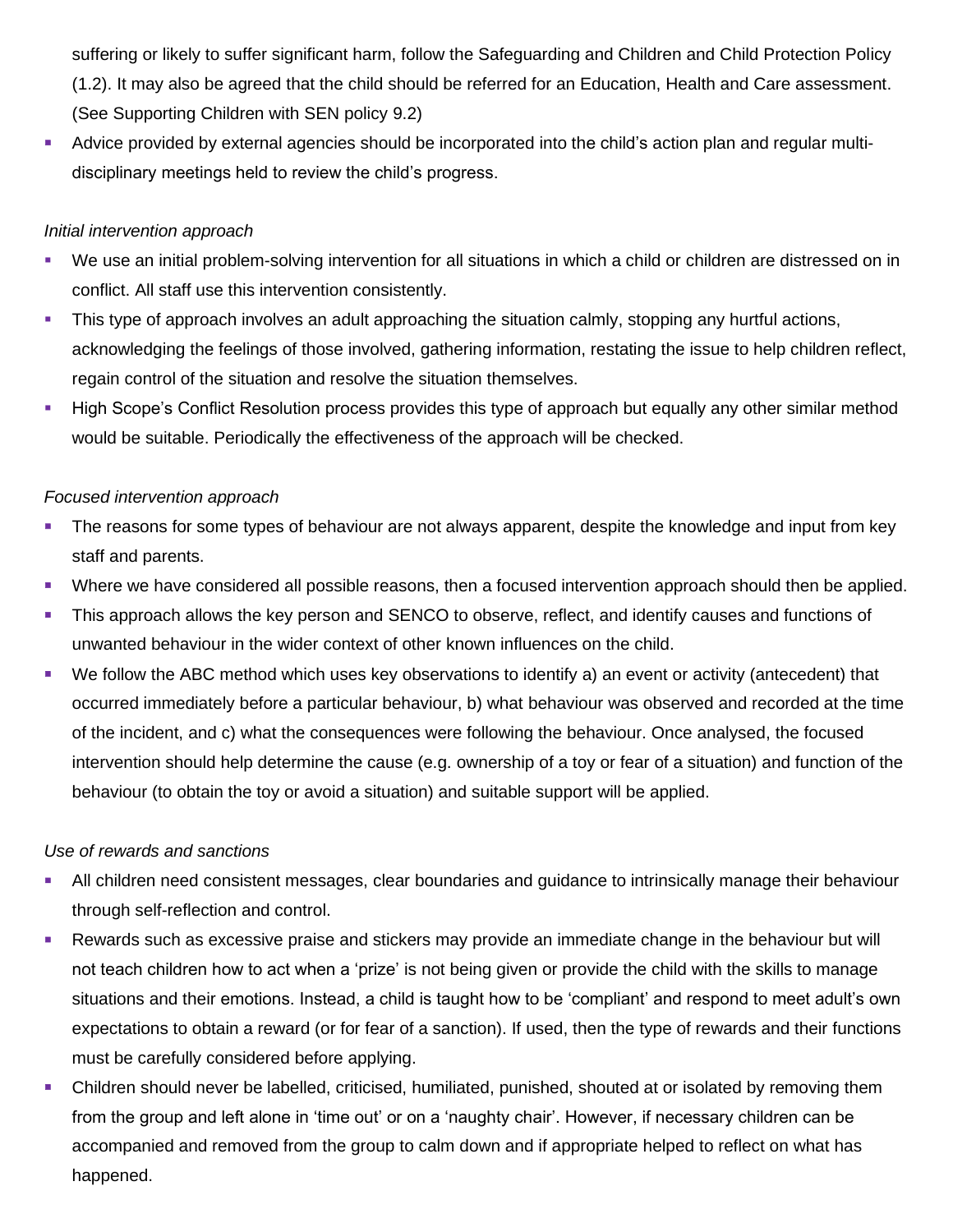### *Use of physical intervention*

- **The term physical intervention is used to describe any forceful physical contact by an adult to a child such as** grabbing, pulling, dragging, or any form of restraint of a child such as holding down. Where a child is upset or angry, staff will speak to them calmly, encouraging them to vent their frustration in other ways by diverting the child's attention.
- Staff should not use physical intervention or the threat of physical intervention, to manage a child's behaviour unless it is necessary to use 'reasonable force to prevent children from injuring themselves or others or damage property '(EYFS).'
- **If 'reasonable force' has been used for any of the reasons shown above, parents are to be informed on the** same day that it occurs. The intervention will be recorded as soon as possible within the child's file, which states clearly when and how parents were informed.
- **Example 2** Corporal (physical) punishment of any kind should never be used or threatened.

# *Challenging Behaviour/Aggression by children towards other children*

- Any aggressive behaviour by children towards other children will result in a staff member intervening immediately to challenge and prevent escalation.
- **.** If the behaviour has been significant or may potentially have a detrimental effect on the child, the parents of the child who has been the victim of behaviour and the parents of the child who has been the perpetrator should be informed.
- **The designated person will contact children's social services if appropriate and will consider whether notifying** the police if appropriate.
- **The designated person will make a written record of the incident, which is kept in the child's file; in line with the** *Safeguarding children, young people and vulnerable adults* policy.
- **The designated person should complete a risk assessment related to the child's challenging behaviour to** avoid any further instances.
- **The designated person should meet with the parents of the child who has been affected by the behaviour to** advise them of the incident and the setting's response to the incident.
- Ofsted should be notified if appropriate.
- Relevant health and safety procedures and procedures for dealing with concerns and complaints should be followed.
- **EXECT** Parents should also be asked to sign risk assessments where the risk assessment relates to managing the behaviour of a specific child.

# *Challenging unwanted behaviour from adults in the setting*

▪ Settings will not tolerate behaviour from an adult which demonstrates a dislike, prejudice and/or discriminatory attitude or action towards any individual or group. This includes negativity towards groups and individuals living outside the UK (xenophobia). This also applies to the same behaviour if directed towards specific groups of people and individuals who are British Citizens residing in the UK.